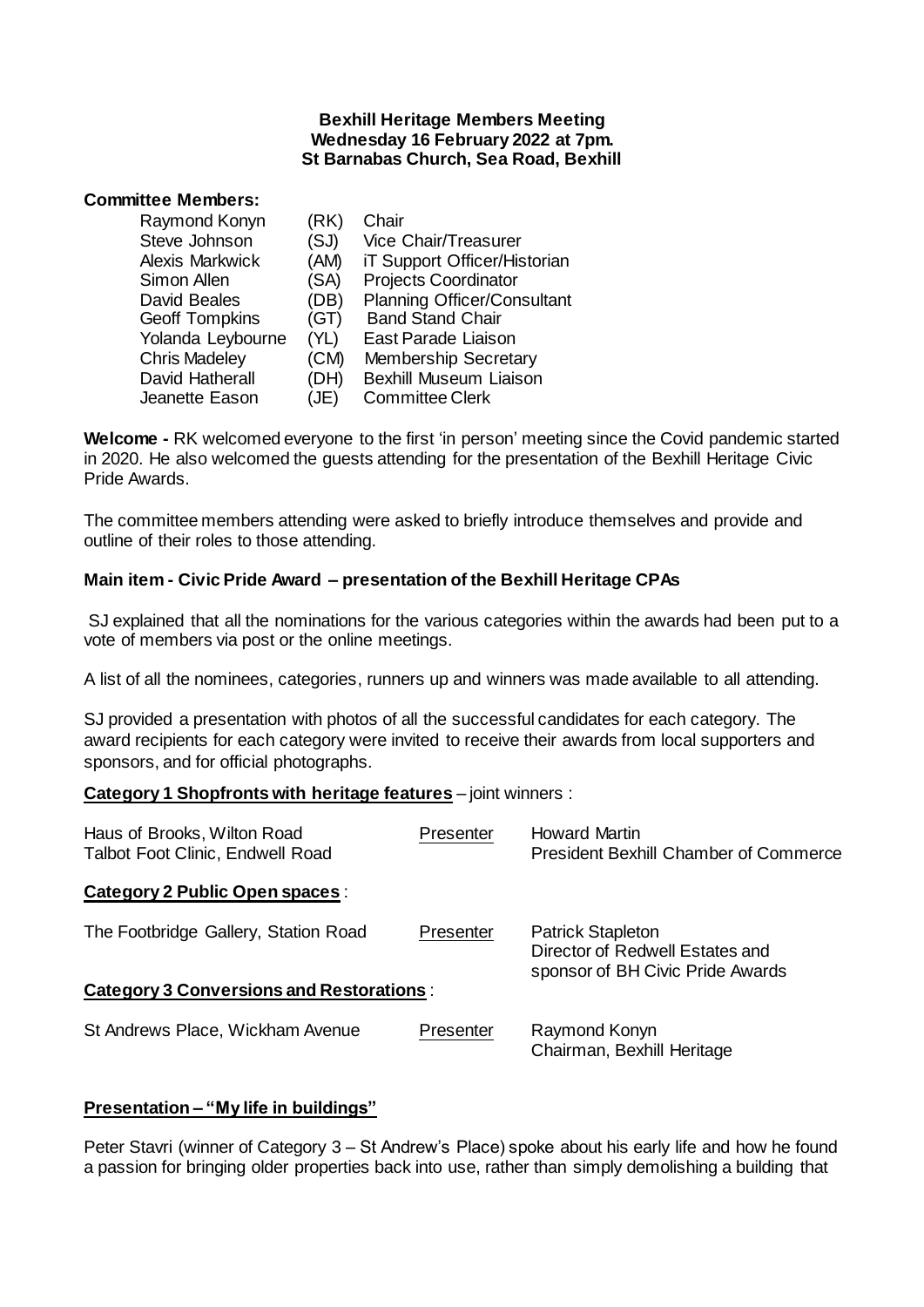was a feature of its surroundings, and had historical/heritage links with the areas. His aim is to achieve sympathetic renovation and/or repurposing. He also spoke specifically about the work done to St Andrews Place

There was a short period during which PS was available for Q&As.

RK thanked Peter Stavri for his presentation.

There followed a short break for Refreshments – provided by Bow Ties café.

#### **Members' Business Meeting**

**1. Apologies** and **Declarations of interests** – Philip Howard-Knight; Rebecca Cosier; David Harding; Viv Taylor Gee; David Hatherall; Colin Taylor; Carole Green; John Packer; Judy Walker; Lynn Markwick; Nick Hollington; Dru Trumaseur sent apologies and RK stated that he is a Trustee of Bexhill Old Town Preservation Society (BOTPS).

**2**. **Matters arising from the December online members' meeting –** No amendments were identified and RK ask for the minutes to be shown as a true record of events.

**3. Urgent planning and development updates –** DB provided an update on a number of issues, including the national picture, policies adopted by BH and use of tropical hardwoods.

DB explained the reasons for changes to the Planning system, because there had been no major changes since 1947 and some applications were 6-10 years old before being resolved. The changes proposed in the White Paper were intended to speed matters. When the government asked for comments and feedback, they received thousands of responses from individuals and organisations, BH being one of them. The government was surprised by the negative reaction to their proposals. There has now been a change of minister and we await further developments. It is not known at present what will replace the current planning system.

DB outlined the policies adopted by BH, particularly in the Conservation Area. Chiefly this has been focussed on the poor design and quality of UPVC replacement windows in old buildings. BH has taken a view to adopt a policy to urge owners and RDC to use top quality design and manufactured replacements, to closely match the original timber frames. BH would prefer to see timber frames in the conservation areas, but could accept good quality design and manufacture of UPVC ones.

DB then highlighted the use of tropical hardwoods and the environmental damage being done in parts of the world, particularly where areas are being cleared to plant soya and palm oil plantations. BH has adopted a policy not to use new sources of tropical hardwoods. BH will however use recycled sources when necessary in our various projects.

DB highlighted a bad news story at Little Common, where the scaffolding has now been removed from the building opposite Tescos. Despite objections the building was renovated and extended upwards. As predicted by BH, the building is now top heavy, disproportionate and out of keeping with properties in the surrounding area.

**4. Projects Update** - SJ Bandstand Project. Photos of the project and progress to date were shown. Geoff Tompkins has been working on booking of performers, especially around our planned opening date and helping to design an online system with Alex Markwick. SJ reported that Stella at The Bathing Station café, has been very supportive. BH has a policy of using local contractors and sources for materials. Also we are using European wood for replacement timbers where possible.